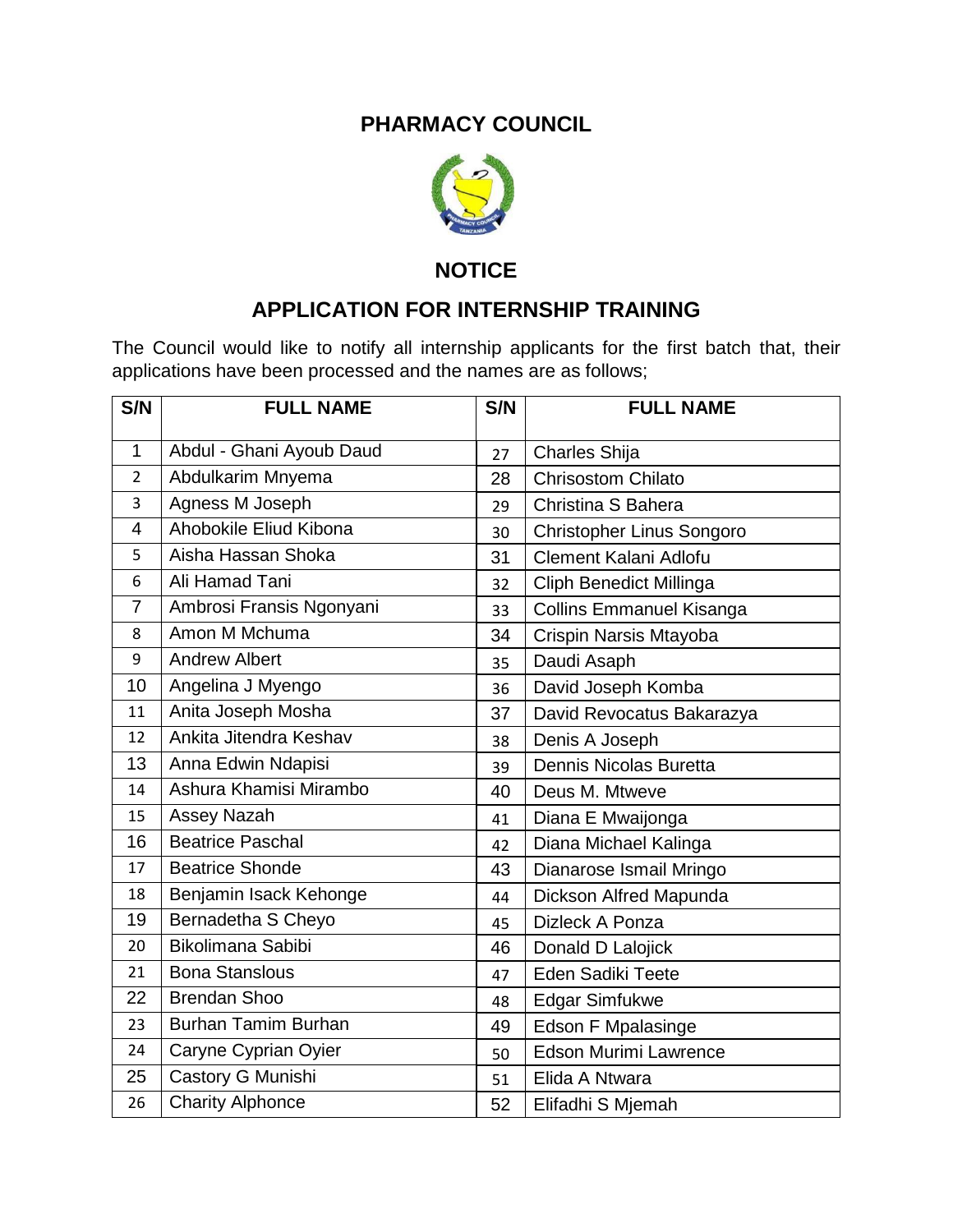| S/N | <b>FULL NAME</b>              | S/N | <b>FULL NAME</b>              |
|-----|-------------------------------|-----|-------------------------------|
| 53  | <b>Elinaike Godfrey</b>       | 89  | Irene Jacob Mahenge           |
| 54  | Elizabeth Christopher Manumbu | 90  | Issack J Msangwa              |
| 55  | Elizabeth Kemilembe Mwijage   | 91  | <b>Jackline Damas Tarimo</b>  |
| 56  | <b>Emmanuel B Deogratias</b>  | 92  | James L Mibaroi               |
| 57  | Erick Augustino Minja         | 93  | Jane B Mgaya                  |
| 58  | Erick John                    | 94  | Jenita Rweyemamu Kyamwangile  |
| 59  | Erick Jones Salema            | 95  | Jigalu Marco Jigalu           |
| 60  | <b>Esther Kisanga</b>         | 96  | Jigna Manharlal Gorecha       |
| 61  | Evodi Mwandesile              | 97  | Joan C Masatu                 |
| 62  | Fatuma Zuberi Mshinda         | 98  | Joaness Joshua Ntimba         |
| 63  | <b>Faustine Tungaraza</b>     | 99  | John M John                   |
| 64  | Festo Valentino Nchimbi       | 100 | John Zephaniah                |
| 65  | <b>Fortunatus S Malisa</b>    | 101 | Joseph Emmanuel Poyongo       |
| 66  | Frankilin Mutsinzi Simon      | 102 | Josephat A Wangwe             |
| 67  | Fridon Teingisa               | 103 | Karima N Ahmed                |
| 68  | <b>Furaha M James</b>         | 104 | <b>Kelvin Lucas Kassu</b>     |
| 69  | <b>Gabriel Daudi Temu</b>     | 105 | Kelvin Mwakatumbula           |
| 70  | Gaspal John                   | 106 | Kiyuyu Wilson Salingu         |
| 71  | Gastor P Mbilinyi             | 107 | Kuluthumu Kumwembe            |
| 72  | <b>Gervas G Mafwele</b>       | 108 | Kulwa N Lucas                 |
| 73  | Gloria Daniel Kajuna          | 109 | Lazaro Buya                   |
| 74  | Glory J Mosha                 | 110 | Leone Ishengoma               |
| 75  | <b>Gread James Gumbo</b>      | 111 | Lineth Christopher Jackoracha |
| 76  | Habibu Salimu                 | 112 | Lucas Masalu                  |
| 77  | Hafidh A Faki                 | 113 | Lulu Ngovi Makange            |
| 78  | Hafidhi H Ntissi              | 114 | Lutugera Laurence Kihwili     |
| 79  | Hagai Tluway Tsere            | 115 | Maludili Petro Lugaha         |
| 80  | Hassan Aboud Said             | 116 | Martha Aswile Akilimali       |
| 81  | Hassani S Ngalima             | 117 | Martha M Haule                |
| 82  | Herbeth Chogga                | 118 | Martina A Tango               |
| 83  | Hildagada Mjimwa Matei        | 119 | Mary D Ruhata                 |
| 84  | Huruma Amon Tete              | 120 | Mary Spicar Kilapilo          |
| 85  | Ibrahim H Ismail              | 121 | Matrida H Manjia              |
| 86  | Ibrahim Kyamba                | 122 | Maulidi Juma                  |
| 87  | Imelda Burton                 | 123 | Mbochela Utamwa               |
| 88  | Irene Aloyce Lyimo            | 124 | Mercy N Laizer                |